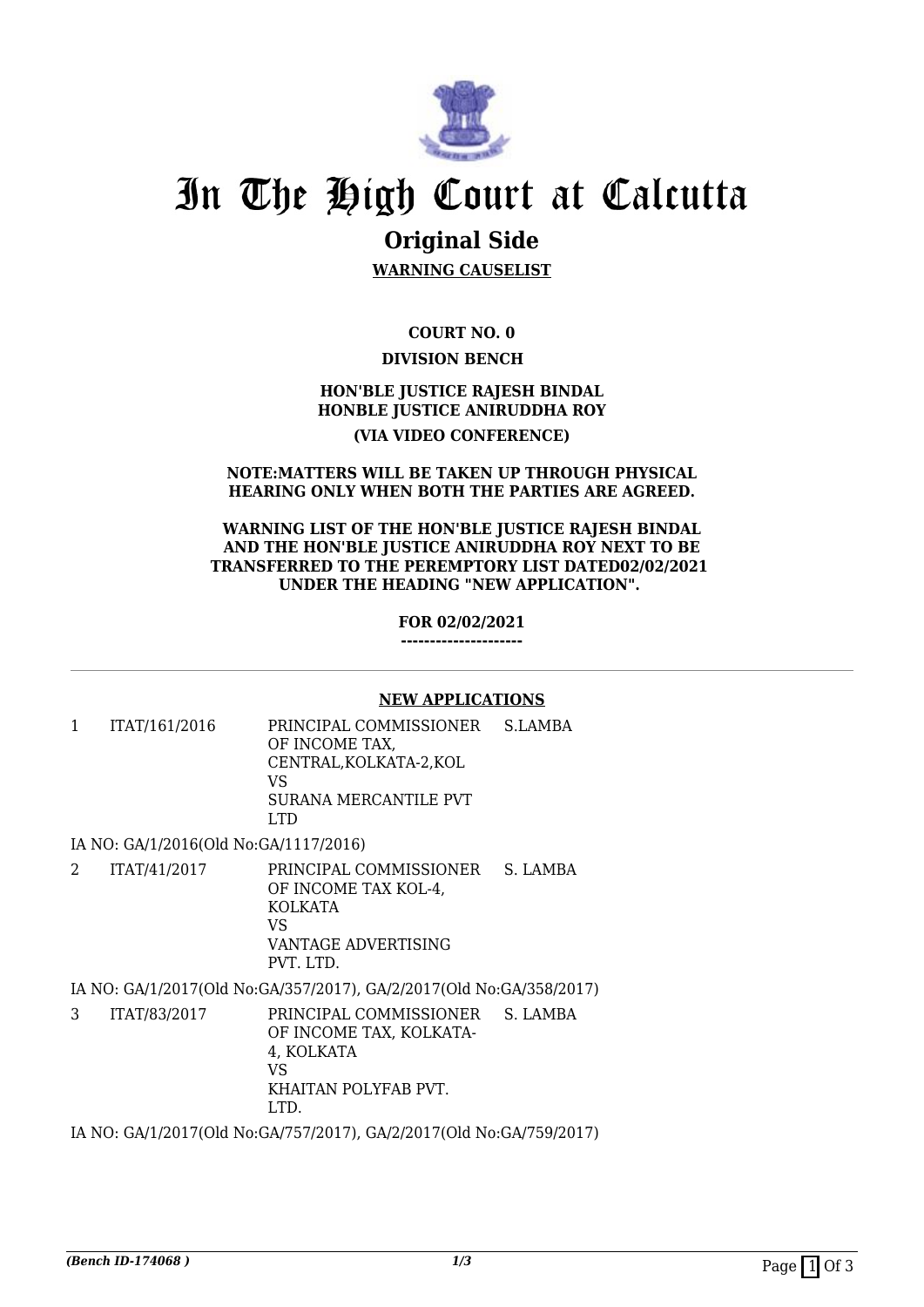| 4 | ITAT/101/2017 | COMMISSIONER OF         | S LAMBA |
|---|---------------|-------------------------|---------|
|   |               | INCOME TAX. (LARGE      |         |
|   |               | TAXPAYER UNITS) KOLKATA |         |
|   |               | VS                      |         |
|   |               | M/S HINDUSTHAN COPPER   |         |
|   |               | LIMITED                 |         |

IA NO: GA/2/2017(Old No:GA/851/2017)

5 ITAT/198/2017 PRINCIPAL COMM OF INCOME TAX , KOLKATA 4, KOLKATA VS M/'S RECKITT BENKIZER (I) LTD Y VATS

#### IA NO: GA/1/2017(Old No:GA/1742/2017)

6 ITAT/217/2017 PRINCIPAL COMM OF INCOME TAX , LTU VS UCO BANK YOGESH VATS

IA NO: GA/1/2017(Old No:GA/1851/2017), GA/2/2017(Old No:GA/1852/2017)

7 ITAT/225/2017 PRINCIPAL COMMISSIONER OF INCOME TAX, ASANSOL VS SAIBAL KANTI MONDAL YOGESH VATS

IA NO: GA/1/2017(Old No:GA/1884/2017), GA/2/2017(Old No:GA/1885/2017)

8 ITAT/227/2017 PRINCIPAL COMM OF INCOME TAX, CENTRAL - 2, KOLKATA VS M/S UJJAL TRANSPORT AGENCY YOGESH VATS

IA NO: GA/1/2017(Old No:GA/1933/2017), GA/2/2017(Old No:GA/1934/2017)

9 ITAT/281/2017 PRINCIPAL COMMISSIONER OF INCOME TAX, KOLKATA-4, KOLKATA VS JCT LTD. YOGESH VATS KHAITAN & CO.

IA NO: GA/1/2017(Old No:GA/2628/2017), GA/2/2017(Old No:GA/2629/2017)

10 ITAT/311/2017 PRINCIPAL COMMISSIONER OF INCOME TAX - 4KOLKATA VS HINDUSTAN GUM & CHEMICAL LTD Y VATS SWAPNA DAS

IA NO: GA/1/2017(Old No:GA/2861/2017)

11 ITA/14/2018 PRINCIPAL COMMISSIONER OF INCOME TAX , KOLKATA - 16, KOLKATA VS M/S. PRAKASH ENGINEERING WORKS S LAMBA

IA NO: GA/2/2017(Old No:GA/986/2017)